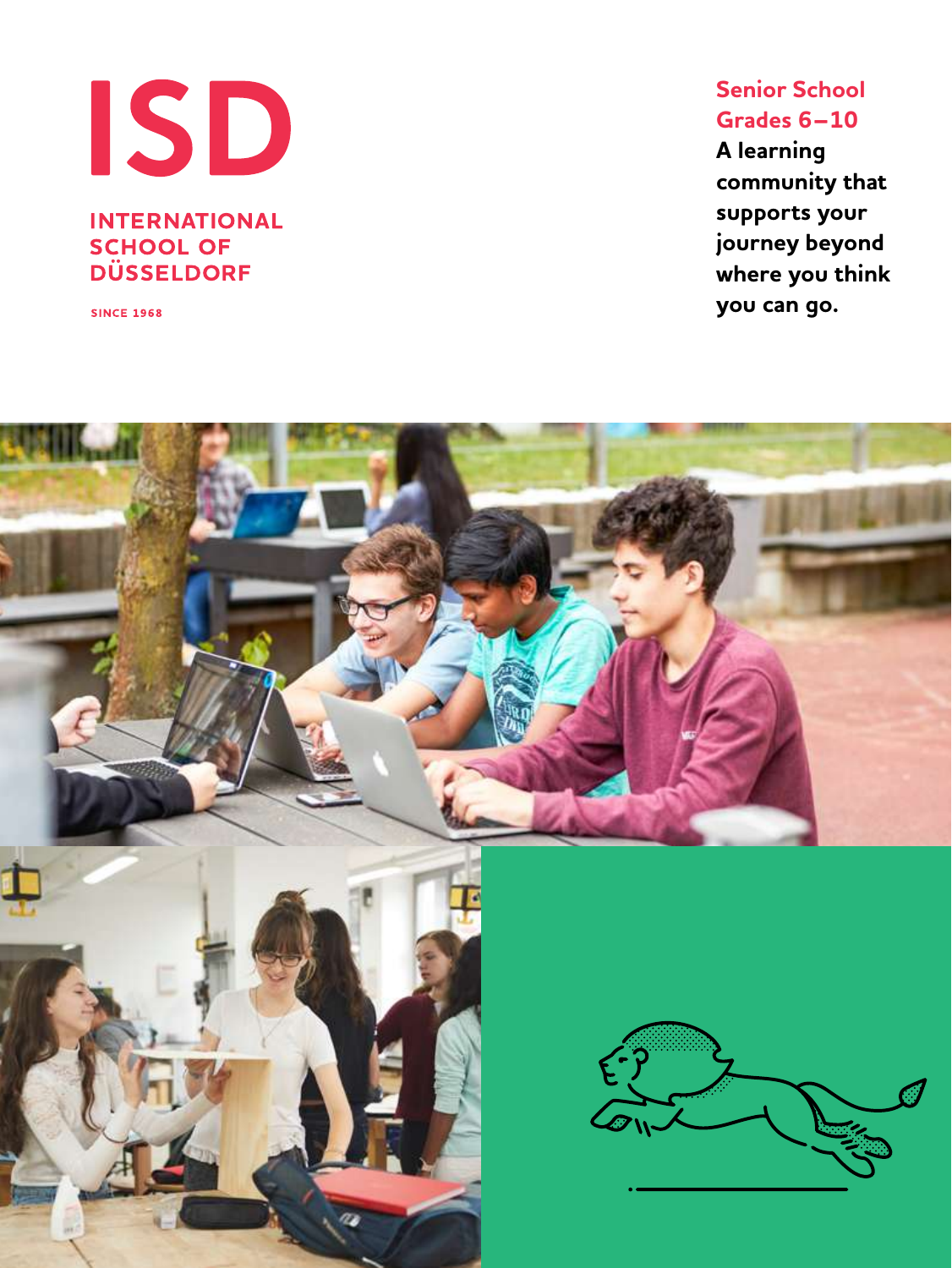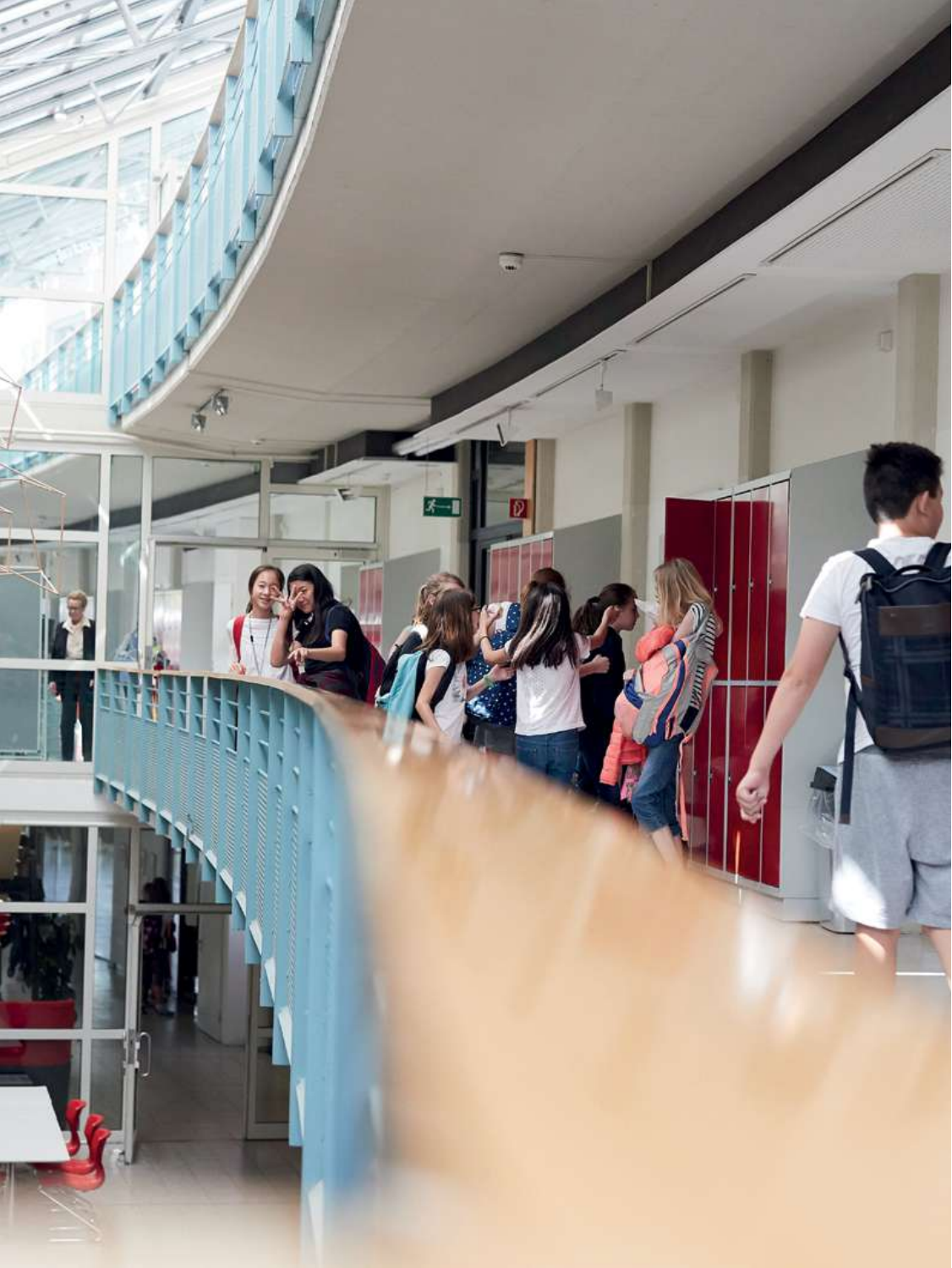## **Welcome to the ISD Senior School**

## **Re-imagining education in a fast-moving world**

Historically, standardised education prepared students to become productive workers for an industrialised society. Today, we live in exponentially changing times where diversity and creativity are highly valued. We cannot predict what the future holds for our students, but we expect that they will live in a very different world; a world that is digitally connected, where all knowledge is available within seconds. Schools must re-evaluate what they do to ensure they remain relevant to the needs of all students. Our goal at ISD is to inspire our students to become self-directed learners, creative thinkers, and compassionate global citizens, who can flourish in a dynamic world.

On the following pages, you will find examples of our students experiencing the richness of learning found in our middle years programme. They represent only a small sample of what takes place at ISD every day, but we hope they will begin to show you the ISD difference. We look forward to welcoming you and your family to our community.

### **Frank Tschan**

**Director** 

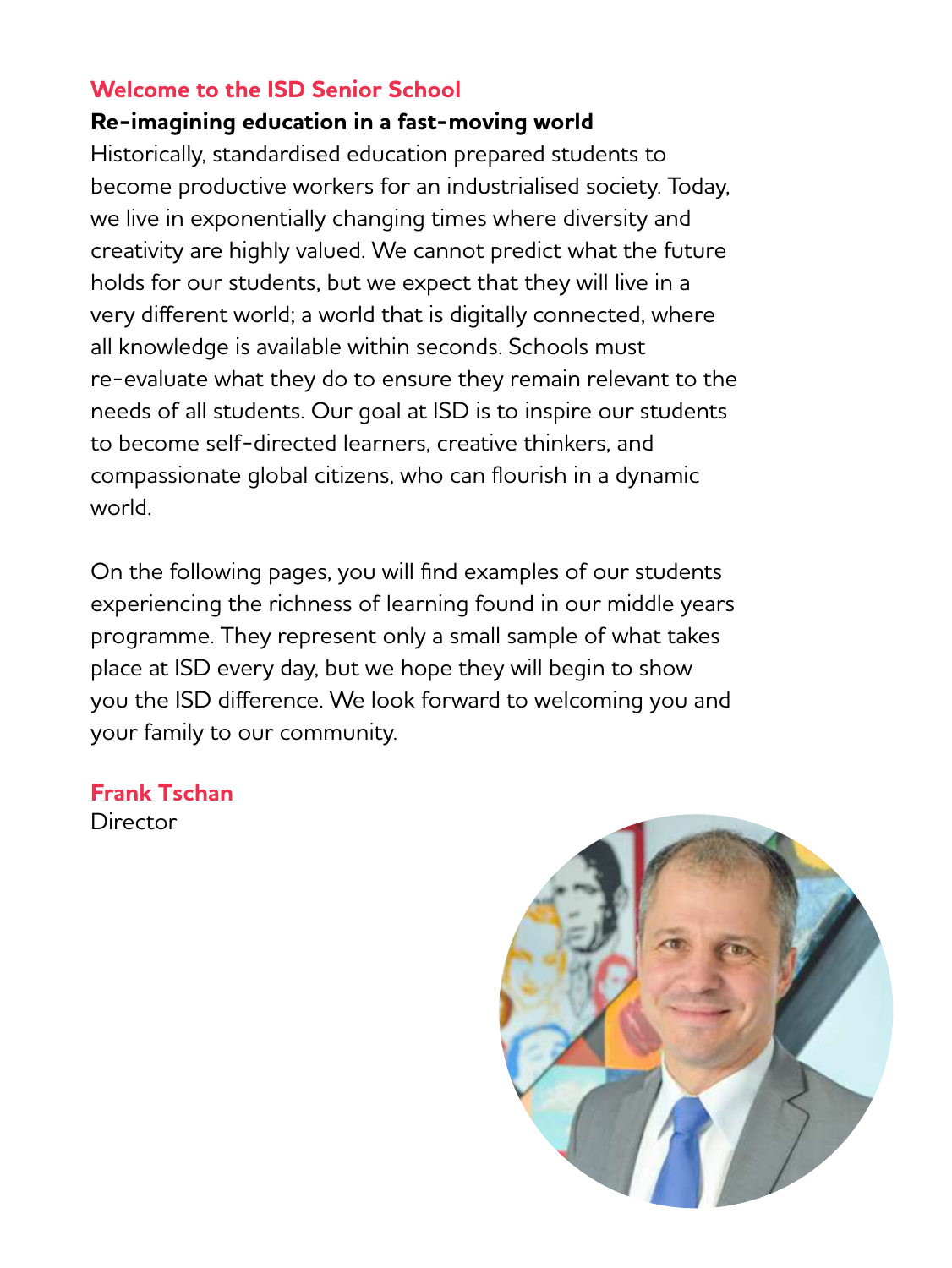# **Meet Dayon One powerful voice**

Dayon and her fellow grade 6 students were presented with a challenge: find a social cause and a charitable organisation that they believe in and convince others to believe in it too. Dayon chose 'Racism: It Stops With Me', which helps communities respond to

prejudice through the efforts of people in their neighbourhoods, schools, and workplaces. "I could see racism was a problem in a lot of places," Dayon says. "It was personal for me, and I knew it would matter to the people at ISD."

She delved into the issue and learned to build a persuasive speech. "I tried to assemble it in a nice sequence," she says. "Then, I added flourishes to make it convincing, and practised with a partner."





When the day came to present, Dayon's voice was strong, and so were her arguments for fighting racism. "I was nervous in such a big room," she admits. "But, we had practised many times, and I knew it."

Her passion and effort carried her through, and she convinced her classmates and teachers that hers was a cause to believe in.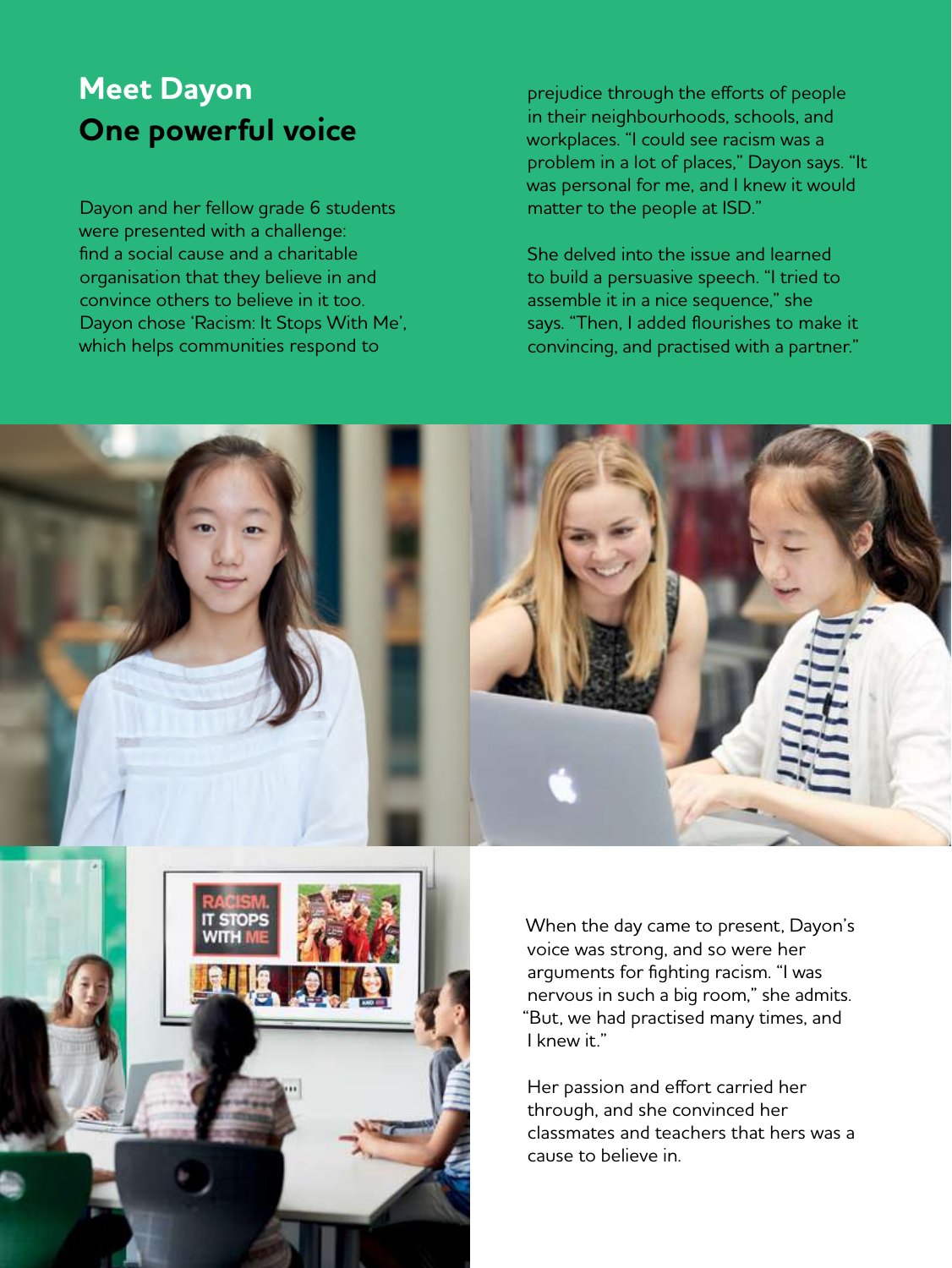# **Meet Kuba Representing the Earthlings**

ISD grade 8 students were asked to take a stance: should humans ensure the sustainability of the Earth, or form a permanent colony on Mars? In other words, they asked themselves… "Should I Stay or Should I Go?"

Kuba chose to remain on Earth, and his team developed solutions for struggles such as climate change, greenhouse gasses and ocean acidification. Meanwhile, their Martian classmates worked on solutions to sustain human life on Mars.

The resulting exhibition was, Kuba explains, like a contest between the Mars and Earth teams, in which it wasn't





enough to simply have the best models. "Maybe you created a beautiful project, but then you had to sell it in a sophisticated way, or people would wonder if your idea was really possible."

So, which team prevailed? Kuba says there were great ideas proposed on both sides, but he believes most people would choose to stay on Earth. The Earth team, he says, helped people to envision a better future.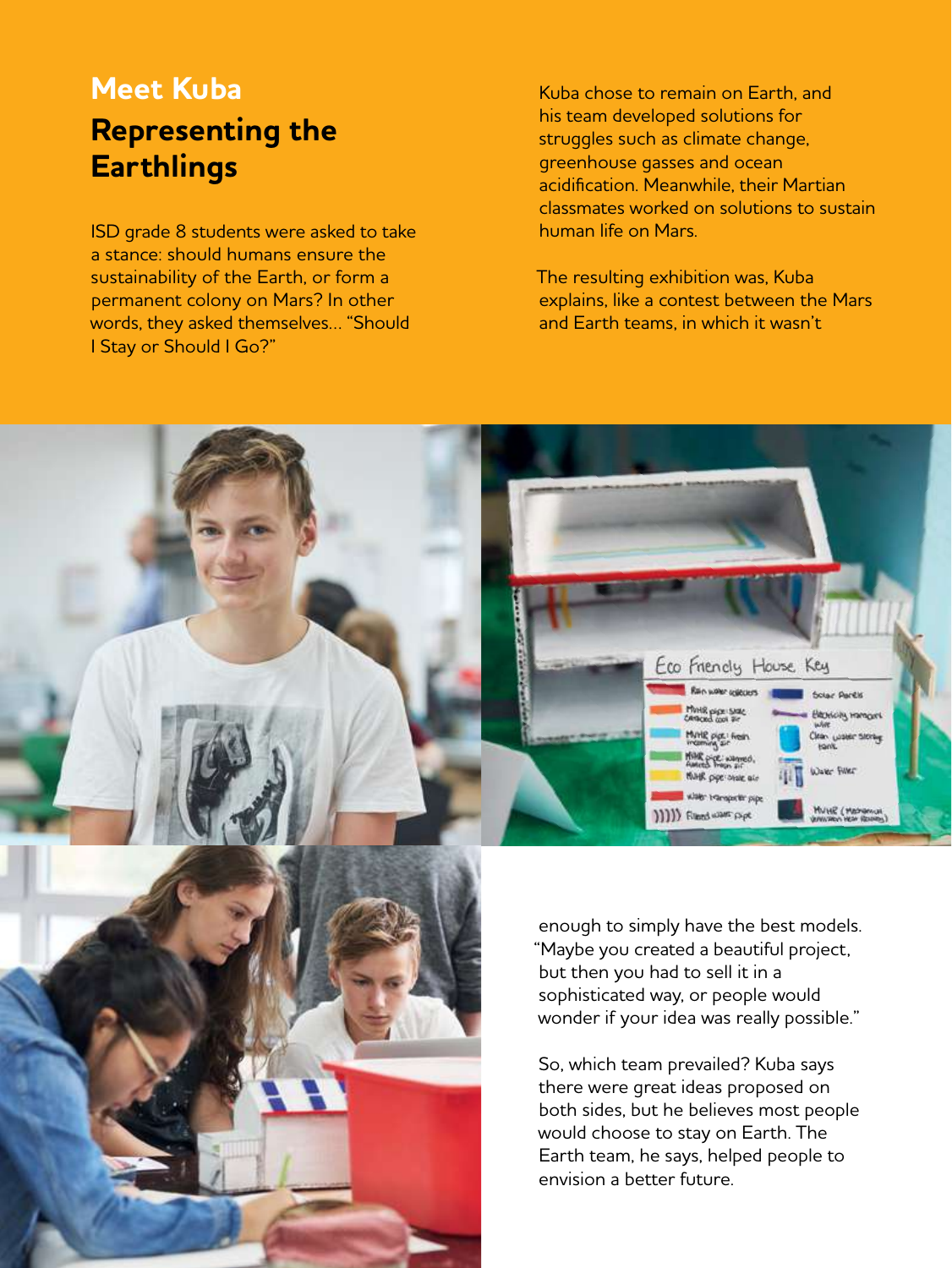## **Meet Marit Real solutions to real problems**

In her design course, Marit was invited to find a real-world problem and design a solution. Marit has allergies and takes medicine at regular intervals. The medicine requires refrigeration, and it's easy to forget a dose. So she designed a dispenser to store medicine and send reminders via an Arduino controller. "I created a design portfolio describing why the product is necessary, creating design specifications, making a plan and building a prototype."





The process required constant reflection and readjustment. She made her first prototype on the wood laser cutter, but then discovered it was more appropriate for the 3D printer. Programming the controller presented a new challenge. "Design is a positive but challenging environment," she says. "When things are hard, no one is just going to tell you the answer."

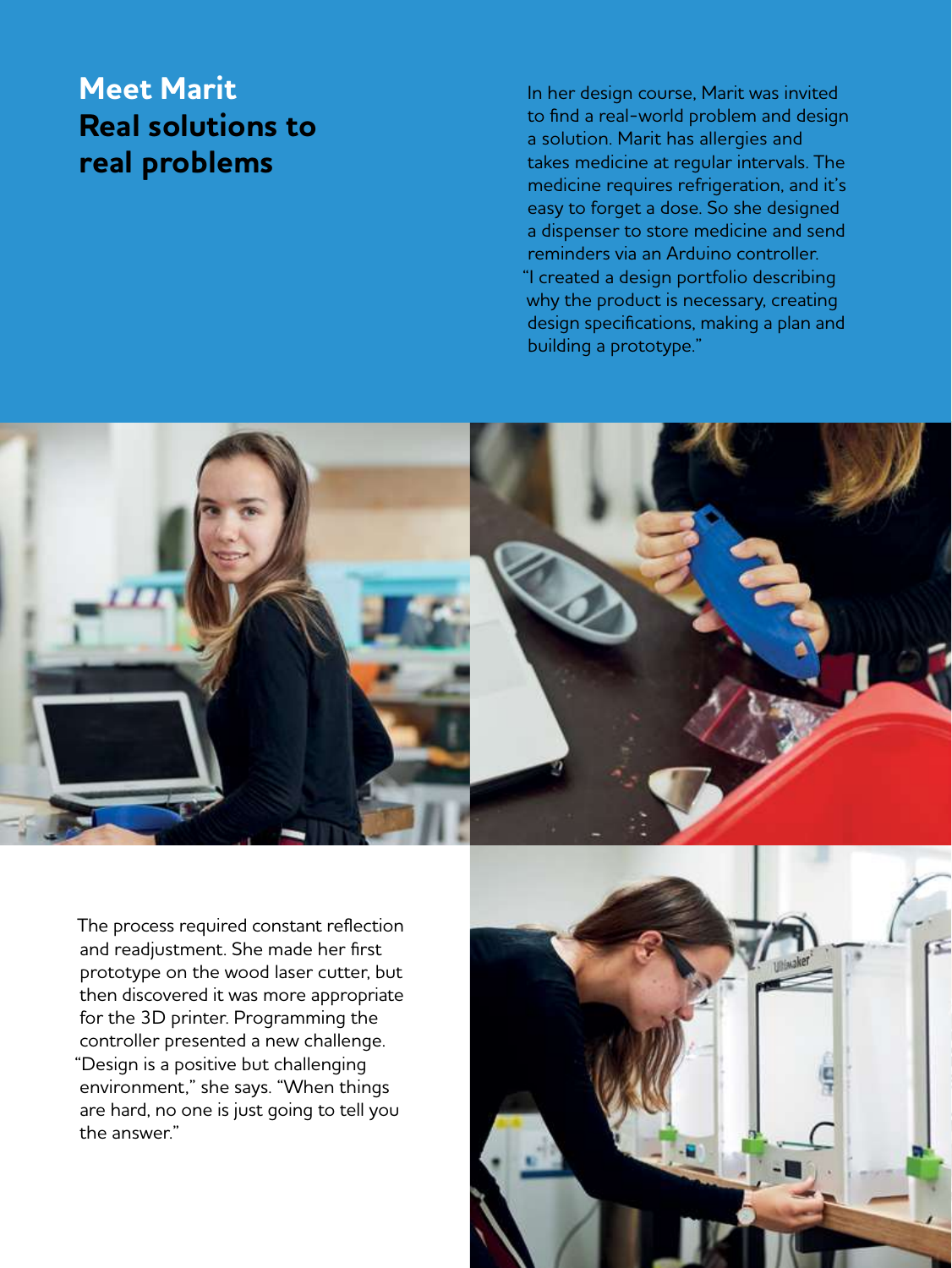# **Meet Gustav Creating, composing, collaborating**

Gustav is passionate about music and the technology of sound. For his grade 10 MYP personal project – a long-term, independent learning experience – he built a guitar with an acoustic body and an electric body frame, focusing his research on acoustics and resonance. Gustav also collaborated with his music class to produce a full-length album. The students composed the songs and lyrics, recorded the tracks, produced, mixed and mastered the album.





The possibility for independent exploration and collaboration is one of Gustav's favorite things about ISD. "Each song on our album was developed by a different group in the music class," he says. "Each is a different genre, with a different story to tell. It's all very diverse."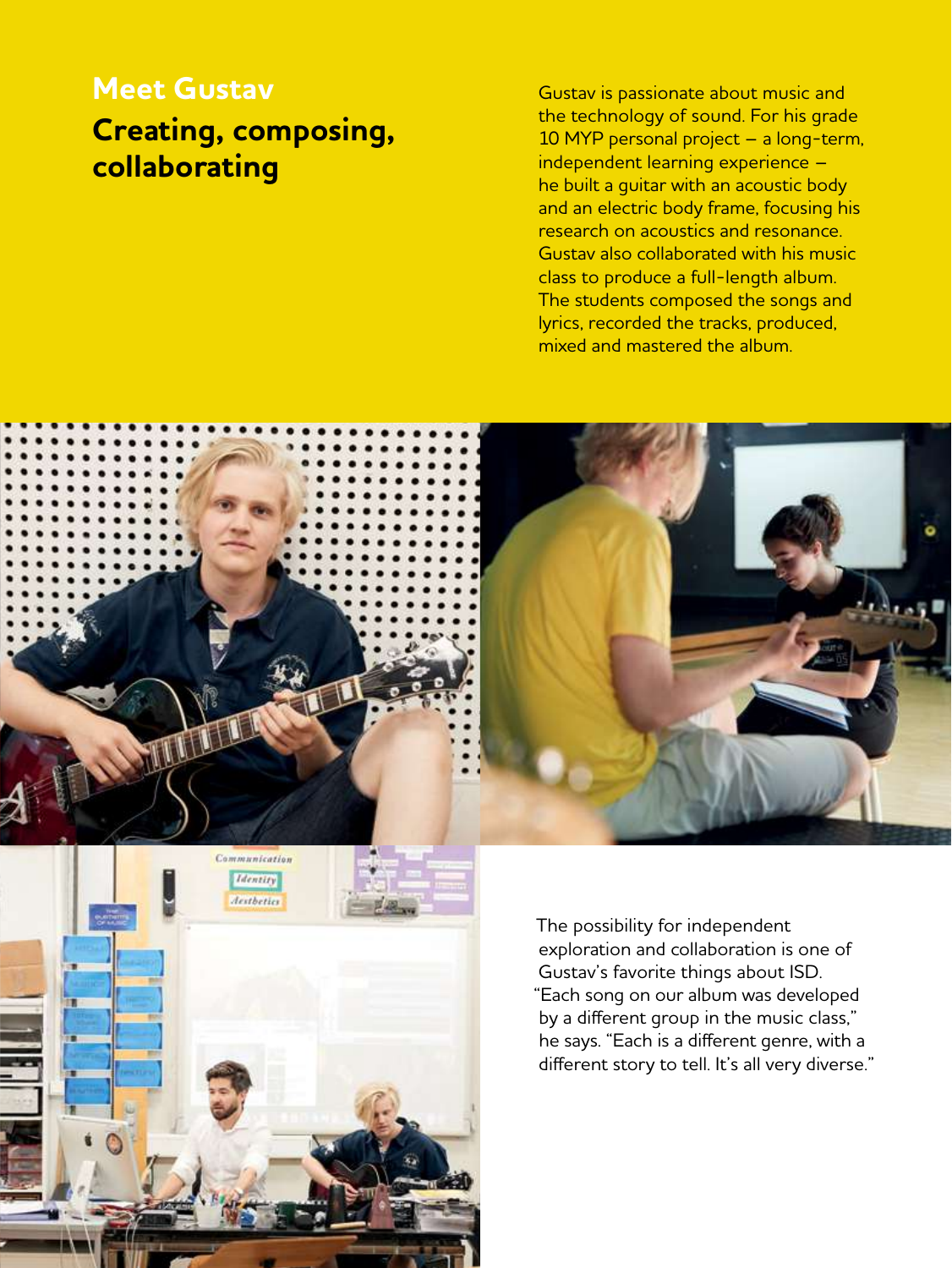### **What to expect in the middle years at ISD**

The learning experience in the ISD Senior School has been designed to inspire young people to contemplate the world around them and to make practical connections between their learning and the real world. We want to prepare our students to become autonomous in their learning and driven to contribute to their communities in positive and meaningful ways. At ISD, our priority is ensuring that every student is empowered to discover and connect with their individual interests and talents, so that they can thrive at school and beyond.



**Colin Campbell** Principal

### **Why are non-standardised approaches to teaching and learning favoured at ISD?**

The most compelling reason is that our students are non-standardised! We serve students of different ages, from all over the globe, from many education systems, and from diverse cultural and ethnic backgrounds. We celebrate differences and view them as opportunities to learn. It would simply not make sense for us to standardise our approaches to teaching and learning. Children learn in different ways and are engaged by different environmental factors, so it makes

educacational sense to vary our techniques and approaches. We want to expose students to a variety of experiences and ways of learning because we believe that that is how we will help them to find their own personal path through life.

### **What are the objectives of collaborative teaching and learning?**

The goal of co-teaching is to use the shared expertise of teams of teachers to create innovative, inclusive and flexible learning programmes that identify and address the individual needs of all students. Education is a social endeavour involving the exchange and elaboration of ideas and understanding - it requires social interaction. We firmly believe that by working together, we can achieve more than we can alone, as everyone benefits from sharing inquiries, experiences, and providing constructive feedback. Education is about liberating the mind and requires exposure to and appreciation of different perspectives; collaborative teaching and learning, by its nature, increases the flow of information within the class and thus the exposure to different perspectives.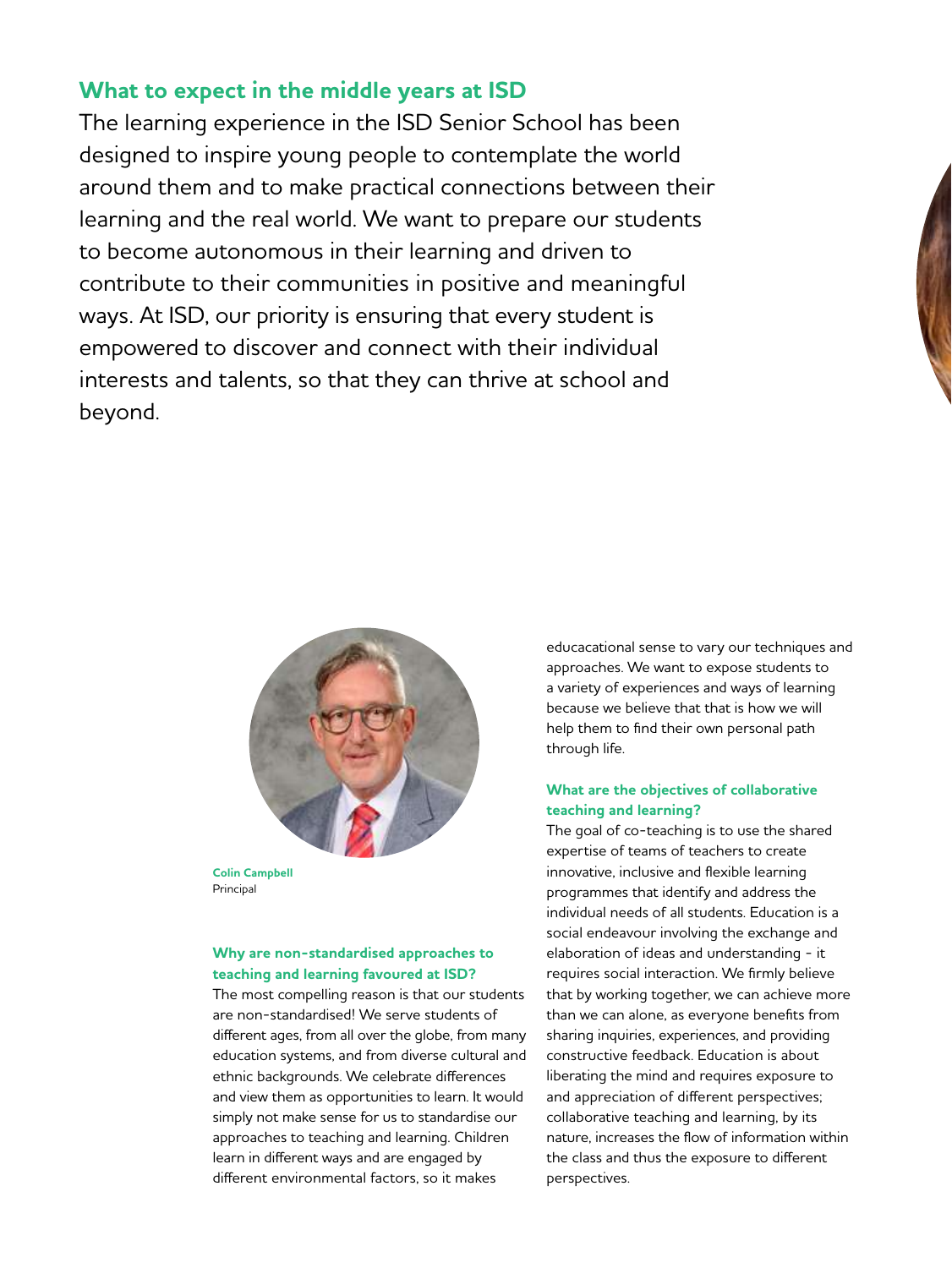



### **What is meant by "self-directed learning" and how can students benefit from this approach?**

Self-directed learning is really about autonomy and choice and places the individual learner at the centre of the learning process. All children begin life as self-directed learners and they seem to be at their most engaged and productive when they choose the direction of their learning and follow their interests. The next time you are in the company of an infant, look at the level of concentration they can bring to a task. The job of parents and teachers is to guide and inform children as they develop, but the ultimate goal is to make that guidance superfluous so children must be given opportunities to take make informed choices and find their own way. Schools should be safe and supportive places that allow students the freedom to make choices and to learn from their mistakes. Our lives before and after schooling require self-directed learning so it makes sense to practise it in school.

### **How does flexible use of time and space help students to gain more from their learning?**

Tight schedules, fixed walls, and furniture that is difficult to move place limits on teaching and learning activities, whereas variety and freedom of movement promote engagement and concentration. If we want students and teachers to work collaboratively and teach and learn in



different ways we need learning spaces that can be quickly adapted to changing needs.

The McWilliam Library and the north building pathfinder project are examples of initiatives that have transformed the learning experience for our students and encouraged them to think and express themselves in unique ways.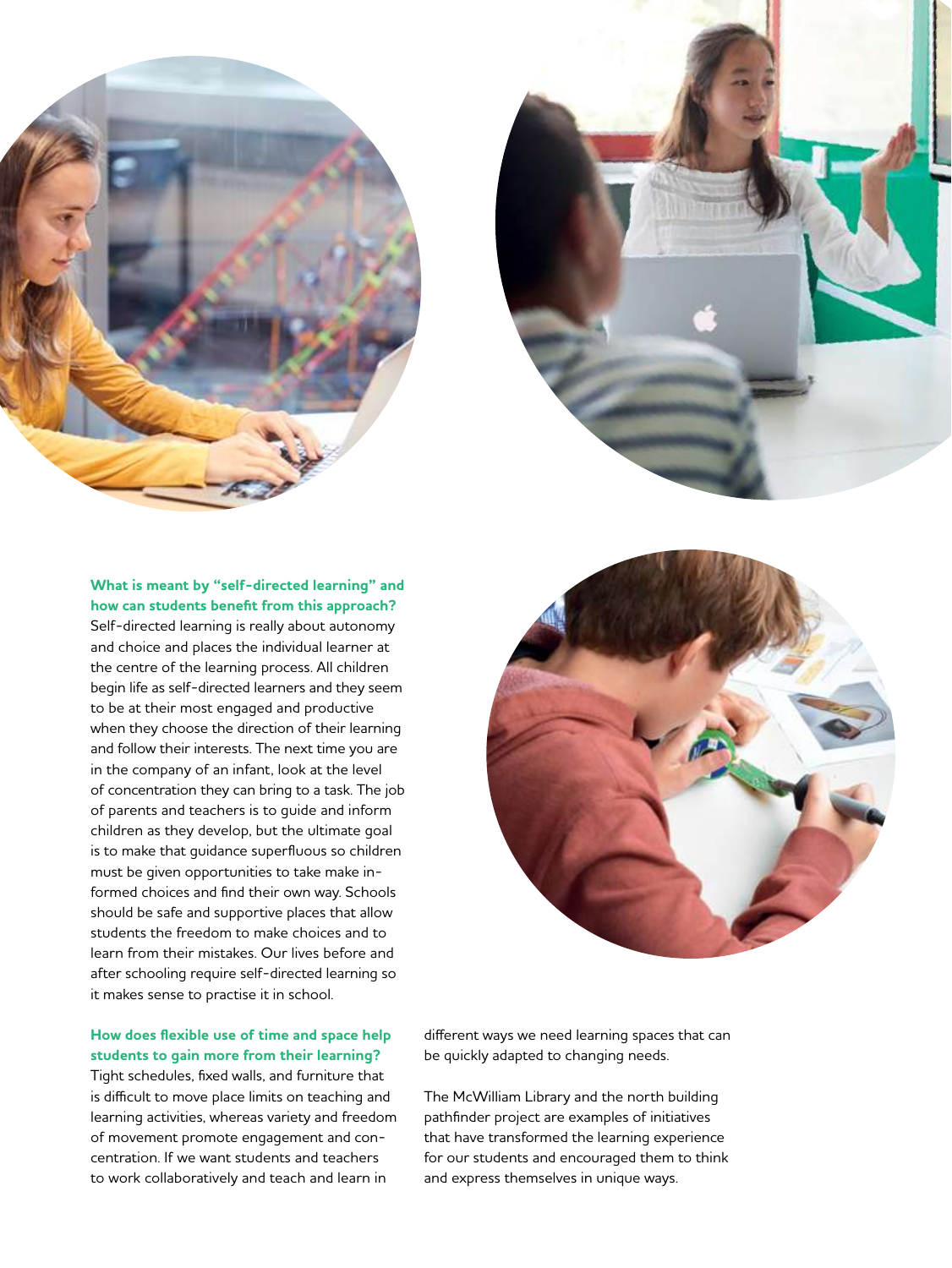# **The IB Middle Years Programme A curriculum framework for students aged 11 to 16**

The MYP is a challenging framework that encourages students to make practical connections between their studies and the real world, preparing them for success in further study and in life.

The MYP aims to develop active learners and internationally-minded young people who can empathise with others and pursue lives of purpose and meaning. The programme empowers students to inquire into a wide range of issues and ideas of significance locally, nationally and globally. The result is young people who are creative, critical and reflective thinkers.

The MYP aims to help students develop the skills, knowledge and attitudes they need to excel not only in their studies, but also in their personal growth. MYP students are well prepared for the next stage of education, includ-ing participation in the IB Diploma Programme (DP).

Source: www.ibo.org

"In the Middle Years Programme at ISD, we aim to develop great scholars and even greater human beings. We want our students to be enthusiastic life-long learners who are prepared for and eager to face the challenges of an evolving world."

**Laura Maly-Schmidt**  Teacher and MYP Coordinator



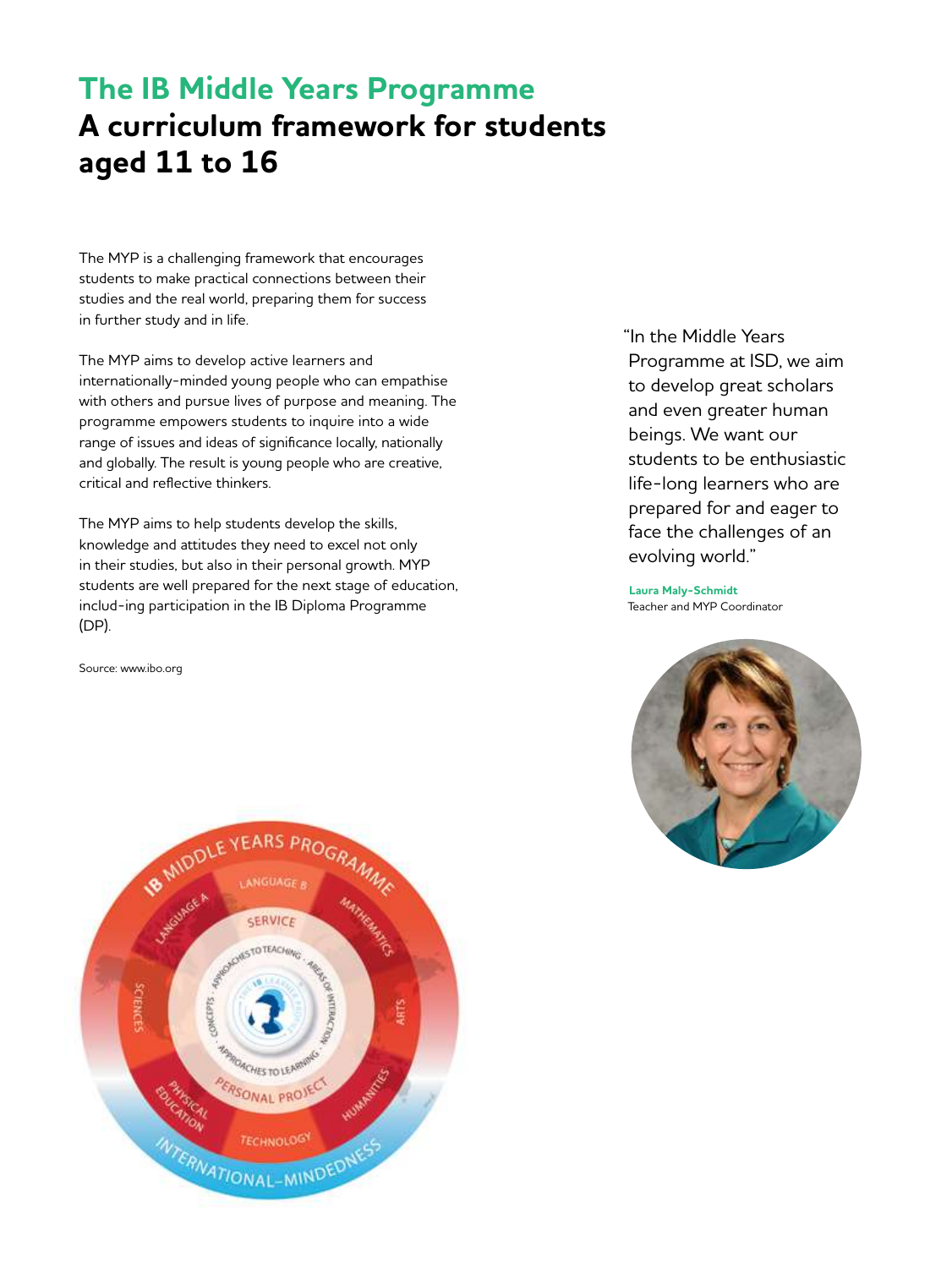# **We are ISD Grades 6–10**



### **Curriculum**

- International Baccalaureate Middle Years Programme (MYP)
- Wide range of electives including third language options
- 10-day scheduling cycle
- Interdisciplinary units in grades 6-8
- Science and humanities courses are fully integrated as 'Our Living World' in grade 6
- Integrated use of technology one-to-one laptop programme

### **Service as Action (SasA)**

- Integral part of MYP
- Begins in classroom and extends beyond it

### **Special Services**

- Onsite health services
- Personal counselling and mentoring for all students
- Individualised learning support
- English as an Additional Language (EAL) support
- Outstanding career and university planning service
- 'Mittlere Reife' testing for German, English, and Maths, grade 10

### **Facilities**

### **Science & Technology**

- Design Technology Centre with two iMac Labs, fully equipped workshop, design and ideation flexible learning space, green screen recording room
- Dedicated physics and chemistry laboratory classrooms
- Biology laboratory classroom with greenhouse

### **Visual and Performing Arts**

- Dahms Theatre 300+ seats
- Black box performance space
- Spacious visual arts studios
- Music production and practice spaces

### **Sports & Community Center**

- Two full basketball court gymnasiums, Olympic gymnastics system, surround sound system, spectator tribune
- Functional fitness centre
- Fitness studio
- Community meeting spaces

#### **McWilliam Library:** innovative and flexible learning space

### **Beyond the Classroom Experiences**

- Grade 10 Praktikum work experience
- MYP personal project
- Grade level field trips
- STEM Week (may vary)
- ISD Entrepreneurs (may vary)

### **Extracurricular Programmes**

- Student Council
- International Honour Society
- Speech and Debate
- Competitive sporting organisations
- Mother tongue language programmes
- Choirs
- Bands and string ensembles

### **Nationalities**